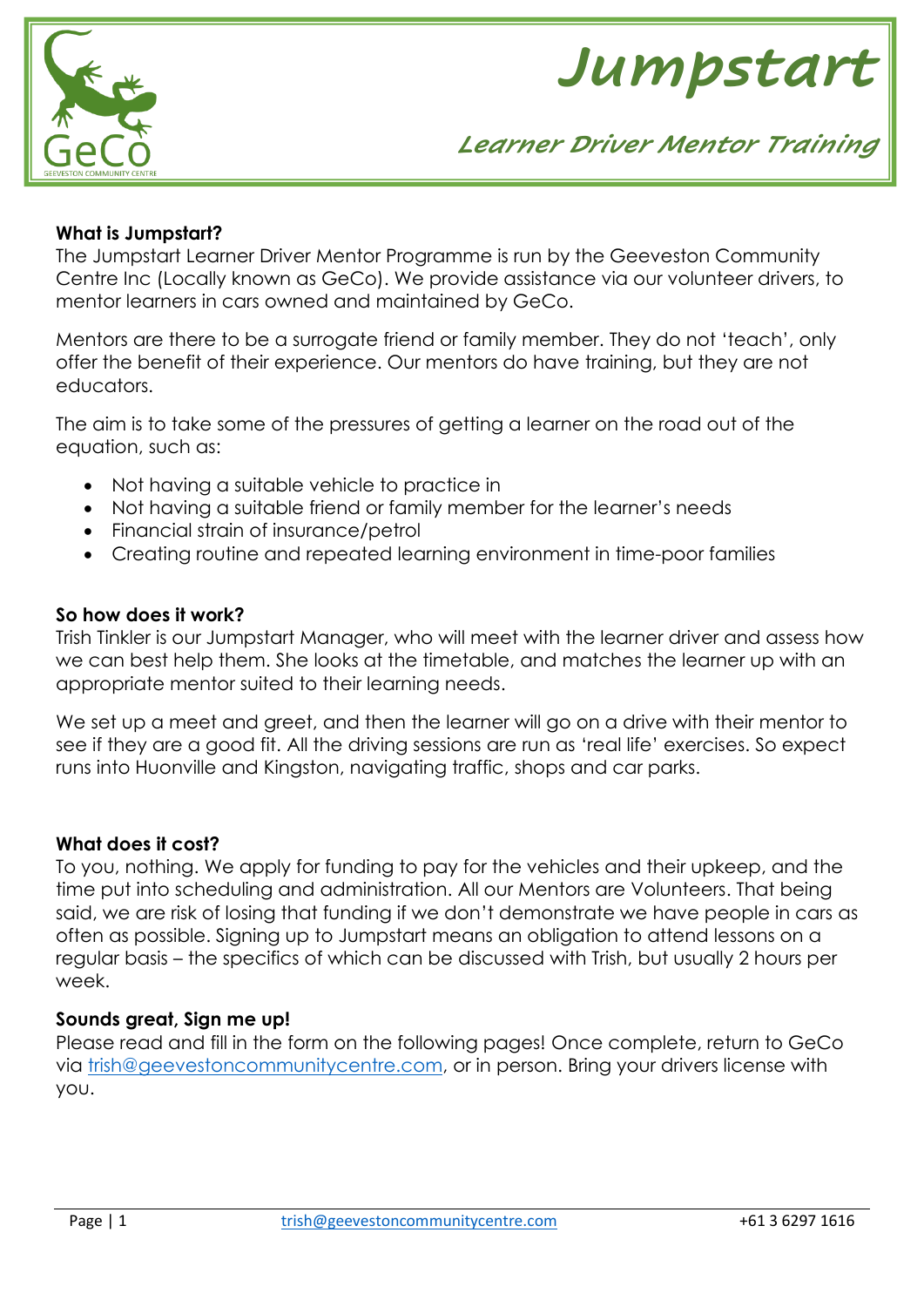



# **(CONFIDENTIAL)**

| <b>Personal Details</b>            |      |       |              |
|------------------------------------|------|-------|--------------|
| First name:                        |      |       |              |
| Last Name:                         |      |       |              |
| <b>Preferred Name:</b>             |      |       |              |
| Address:                           |      |       |              |
|                                    |      |       |              |
| Mobile Number:                     |      |       |              |
| Email address:                     |      |       |              |
| Preferred method of contact:       | Mail | Email | <b>Phone</b> |
| Date of Birth:                     |      |       |              |
| Gender:                            |      |       |              |
| Do you have any language barriers? |      |       |              |

| <b>Medical Information</b>                                                                                |                  |
|-----------------------------------------------------------------------------------------------------------|------------------|
| Do you have an existing medical<br>disability/condition/injury that may<br>affect your driving abilities? | Yes<br>No        |
| If yes, please provide details.                                                                           |                  |
| Do you take any medication that may<br>affect your participation in this<br>program?                      | Yes<br><b>No</b> |
| If yes, please provide details.                                                                           |                  |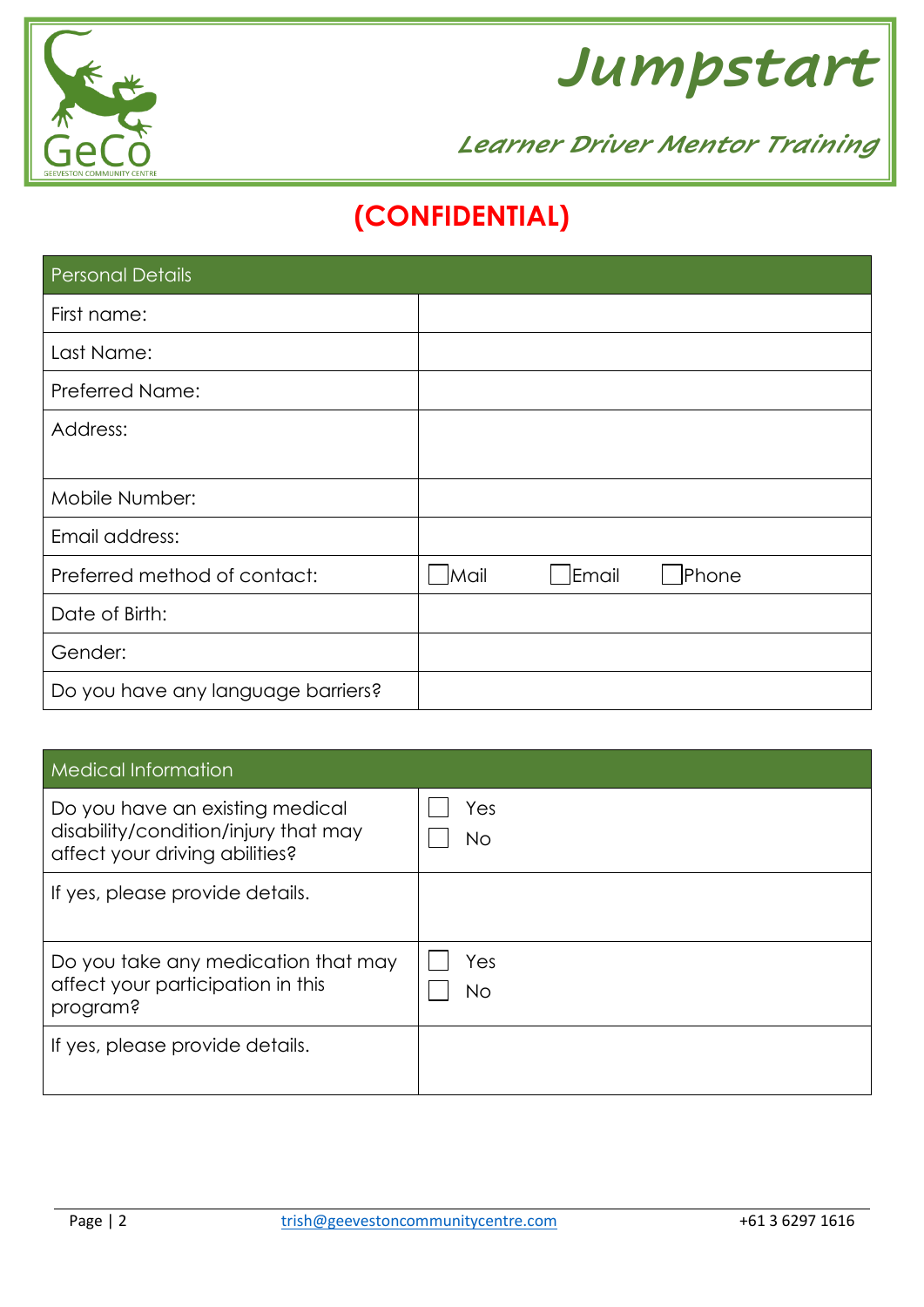



| <b>Emergency Contacts (please provide at least one)</b> |  |  |  |
|---------------------------------------------------------|--|--|--|
| <b>EMERGENCY CONTACT DETAILS 1:</b>                     |  |  |  |
| Name:                                                   |  |  |  |
| Relationship to you:                                    |  |  |  |
| Phone number:                                           |  |  |  |
| <b>EMERGENCY CONTACT DETAILS 2:</b>                     |  |  |  |
| Name:                                                   |  |  |  |
| Relationship to you:                                    |  |  |  |
| Phone Number:                                           |  |  |  |

| Other Information                                          |                              |
|------------------------------------------------------------|------------------------------|
| Current number of driving hours logged                     |                              |
| Have you had any professional driving<br>lessons?          | Yes<br>No.                   |
| If Yes, please provide name of driving<br>school and dates |                              |
| Licence Number                                             |                              |
| Licence Expiry date                                        |                              |
| Are you currently:                                         | Working<br>Studying<br>Other |
| Mentor preference                                          | Male<br>Female<br>Either     |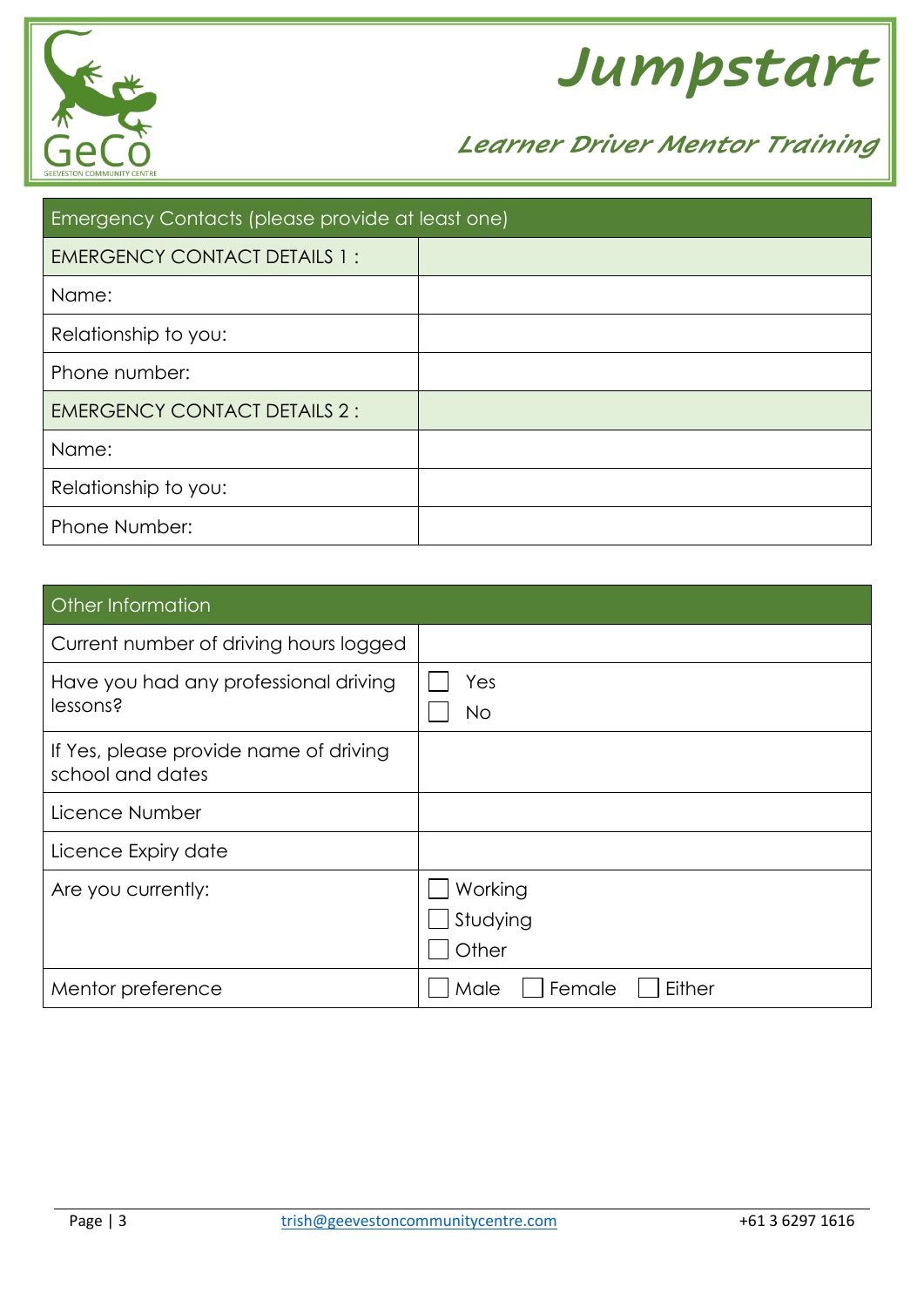



| Eligibility                                                           |
|-----------------------------------------------------------------------|
| To be eligible for this program you MUST meet the following:          |
| Have no access to a suitable supervisory driver                       |
| And at least one or more of the following:                            |
| Live in the southern region of the Huon Valley                        |
| Can't afford petrol                                                   |
| No access to a suitable and reliable vehicle                          |
| You are driving unlicenced                                            |
| No/limited access to public transport systems                         |
| You can't afford driving lessons                                      |
| Young parent                                                          |
| Other (please specify) ________                                       |
| What do you see as the benefits of you participating in this project? |
| The possibility of gaining employment                                 |
| Further participation in education                                    |
| Increase in self-esteem/confidence and independence                   |
| Other (please specify)                                                |

# Availability

| What days and times are you available to participate in this program? |     |           |              |     |     |     |
|-----------------------------------------------------------------------|-----|-----------|--------------|-----|-----|-----|
| Mon                                                                   | Tue | Wed       | <b>Thurs</b> | Fri | Sat | Sun |
|                                                                       |     |           |              |     |     |     |
| Did you need assistance in<br>completing this form?                   |     | Yes<br>No |              |     |     |     |
| How did you hear about this<br>program?                               |     |           |              |     |     |     |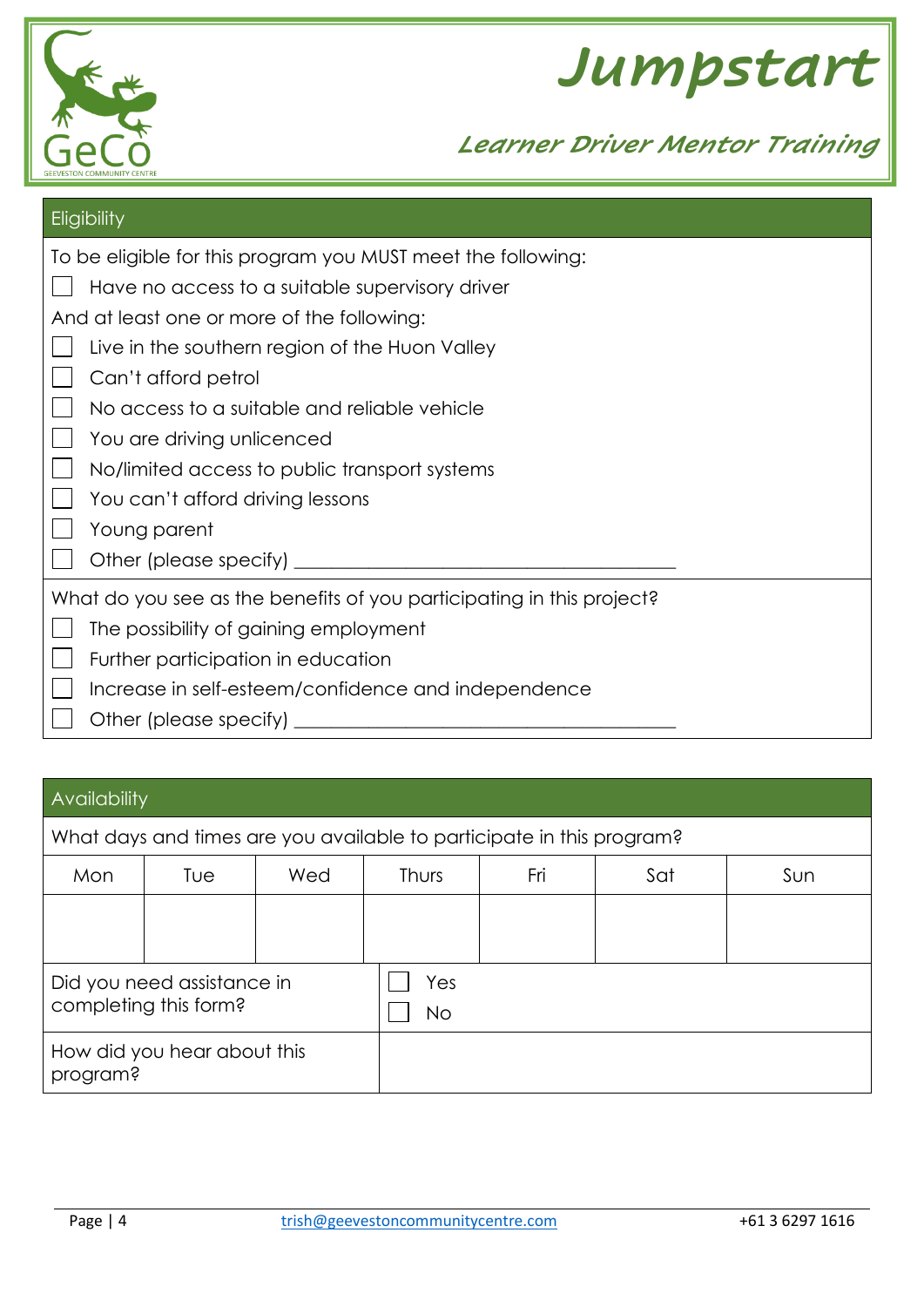



# **Learner Driver CODE OF CONDUCT**

All Jumpstart learner drivers should understand and agree to behave in accordance with the following Code of Conduct. Any violation of this contract may result in immediate exit from the program.

In choosing to participate in the Jumpstart program I agree to:

Appearance:

- Learner drivers should present themselves in a manner that is neat, clean and tidy.
- Enclosed footwear must be worn at all times during driving sessions.
- A high standard of hygiene is essential and must be adhered to at all times.

## Appropriate Role Behaviour:

• Visits into the learner driver's house by the driver mentor are not permitted.

## Communication:

# **THE FOLLOWING ARE ESSENTIAL CONDITIONS FOR THE LEARNER DRIVER:**

### *I agree to meet my mentor driver at the agreed place and the agreed time.*

IF YOU DO NOT (OR CANNOT) TURN UP, AND YOU DO NOT CONTACT EITHER GECO OR JUMPSTART WITHIN *AT LEAST 2 HOURS OF YOUR APPOINTMENT*, YOU MAY BE PUT ON THE WAITING LIST.

IF YOU FAIL TO TURN UP AND DO NOT CONTACT EITHER JUMPSTART OR GECO THREE TIMES, YOU WILL BE PUT ON THE WAITING LIST.

# *I acknowledge that the relationship is designed to be 'one on one' with my mentor, so no friends or relatives are to attend driving sessions.*

All communication should be clear, concise, friendly, non-threatening and courteous.

Respect:

- Participants in the Jumpstart program will be treated with respect by their mentor and by staff at Geeveston Community Centre.
- Any problems should be discussed with the Jumpstart Coordinator and will be dealt with fairly and efficiently.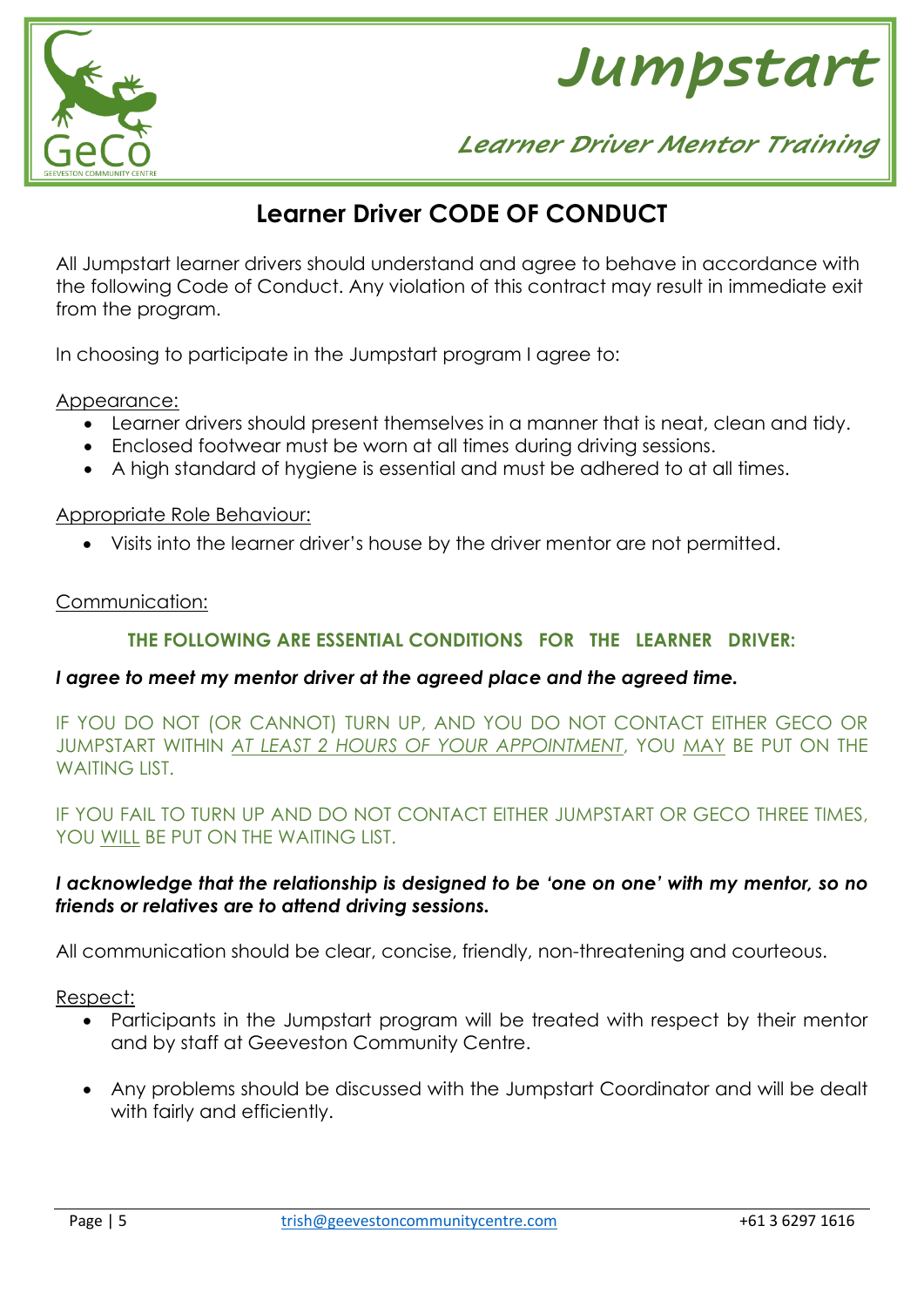



# Rules:

• The learner driver agrees to abide by the Code of Conduct and all the rules, guidelines and policies in this document and as outlined by the Jumpstart Coordinator.

### **Confidentiality**

- All information discussed between the learner driver and the mentor must be held in strict confidence by both the learner and mentor, except when this information is:
	- *dangerous to either the mentor or learner*
	- *verbally, physically or sexually inappropriate*

## Alcohol and other Drugs:

- Never consume alcohol, tobacco, or other drugs while taking part in a driving session.
- Never arrive for a driving session under the influence of alcohol or other drugs.

### Change of Address:

• Tell the Jumpstart Coordinator if you have a change in address, phone number or email address.

Concerns:

• Discuss your concerns with the Jumpstart Coordinator as soon as possible.

### Evaluation:

• Take part in the evaluation process as required.

I, \_\_\_\_\_\_\_\_\_\_\_\_\_\_\_\_\_\_\_\_\_\_\_\_\_\_\_\_\_\_\_\_\_\_\_, acknowledge that the above Code of Conduct and all associated policies, rules and guidelines have been explained to me by the Jumpstart Coordinator.

I understand that the vehicle is to be used for supervised driving sessions with my mentor only, and that all other activities are prohibited. I understand and agree to abide by the Jumpstart Code of Conduct.

Signed:  $\Box$ 

| <b>.</b><br>٠.<br>$\cdot$ |  |
|---------------------------|--|
|                           |  |